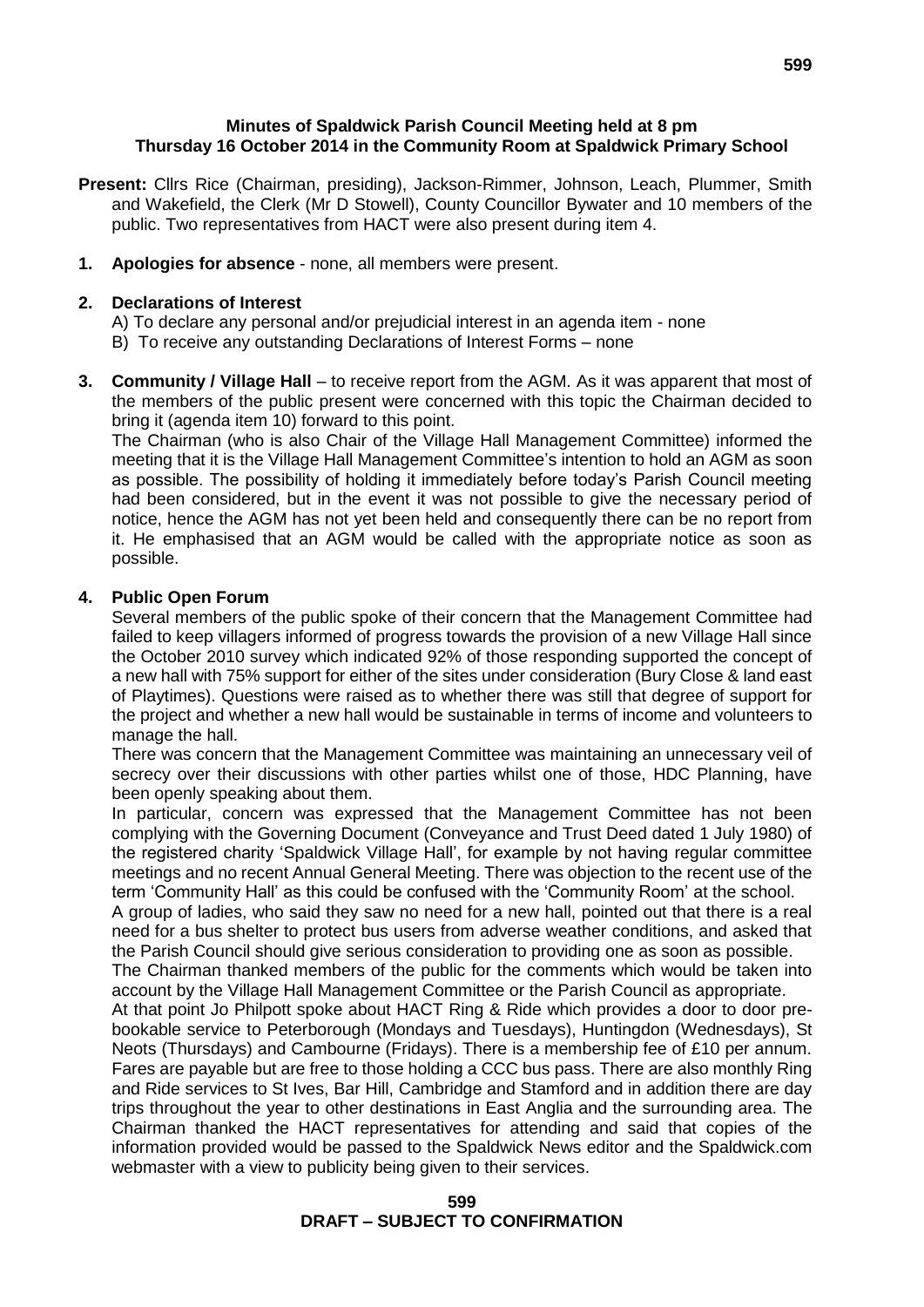# **6. Matters arising from minutes (not on the agenda)** - none.

# **7. Finance**

**Quarterly Budget Review** - The Clerk presented a statement of receipts and payments to 30 September 2014 and the bank reconciliation at 30 September which had been checked by Cllr Smith prior to the meeting. After discussion of the statement it was resolved that it be accepted as evidence that the accounts are being correctly maintained.

**External Audit** - The report from the auditors, Littlejohn LLP, that "on the basis of our review, in our opinion the information in the annual return is in accordance with proper practices and no matters have come to our attention giving cause for concern that relevant legislation and regulatory requirements have not been met" was noted.

## **The following payments were approved:**

100603 PKF Littlejohn LLP, External Audit 2013/2014, £120.00 (inc £20.00 VAT) 100604 Margaret Armer, reimbursement of cost of strimming & weed killing around trees at Cockway Lane carried out by Allan's Gardens, £45.00.

# **8. Planning**

### **The following new application which had been circulated to members prior to the meeting was considered.**

**1401408FUL**, Conservatory to rear of 4 Stow Road, Spaldwick.

The Clerk reported that as the documents submitted showed no access from the dwelling into the conservatory, and the wall materials were described as 'brickwork to match existing and white UPVC' whereas the existing external walls are rendered and painted white, clarification was sought from the applicant's agent, who replied by sending an amended drawing with an internal access door added between the utility room and the conservatory. He also stated that the masonry parts of the conservatory are to be finished brickwork, with the type and colour of brick being agreed with HDC prior to commencement of work. The external doors and window frames are to be white UPVC. Taking this further information into consideration, it was resolved to **recommend approval**, the council having no objections to the proposal.

### **The following applications determined by the Local Planning Authority were noted 1301639FUL,** 4 dwellings to rear of 5 -17 Stow Road - **Permission granted.**

N.B. The requirement of Policy CS4 that the development should provide 40% affordable housing has been discounted on the grounds that development of the site would not be viable if a contribution to affordable housing were made.

**1401231FUL,** Extension and Annexe, Coton Farm House – **Refused,** it being considered that the proposed extension would have a harmful and unacceptable impact on the scale and character of the existing dwelling and the appearance of the rural area. Suggested amendments to address the policy concerns were offered by the LPA but were not acceptable to the applicant.

## **9. Assets – Provision / Maintenance**

**War Memorial Refurbishment** – the Clerk reported that he had made no progress recently as he is still trying to obtain a sketch to clarify what is being proposed. Suggestions from members as to a simpler way of displaying the indecipherable inscriptions will be considered. **Footpath notice board** – Cllr Johnson agreed to look at the possibility of fixing the board displaying footpath map(s) back to back with the notice board on the Village Green.

**Trees & hedges at Ferriman Road Public Open Space** – The Clerk is to obtain 2 quotations to cut back the trees to fence height along the boundary with numbers 32-40 Ferriman Road. **Trees on Village Green** – It was noted that a large branch on the tree adjacent to the Village Sign had fallen down during a recent calm night, luckily causing no damage. This highlighted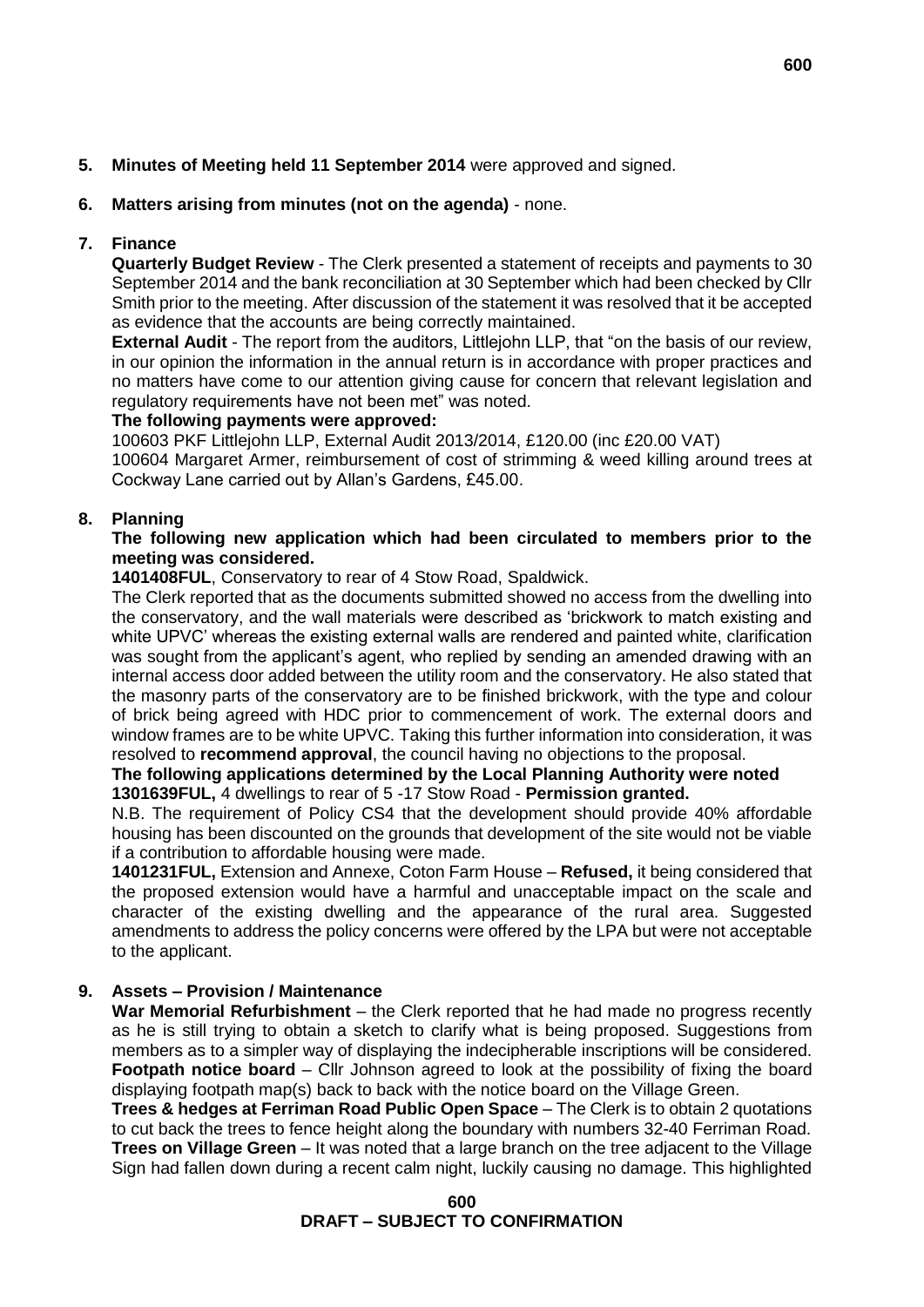the fact that trees owned by the Council should be inspected regularly and due regard given to any recommendations made by the inspector in order for the insurance to be valid. The Clerk gave a brief summary of the various proposals considered during the past 3 years, prior to a discussion on the possible options, the outcome of which was that the Clerk would approach at least two experts for advice on the trees' current condition and any necessary remedial work, and also investigate the possibility of Garlic treatment recently featured on TV. **Children's Play Area Ferriman Road** – Cllr Rice reported that he had inspected the area on 2 August and 21 September and had passed copies of the check lists to the Clerk for filing. He stated that all checks were passed satisfactorily except for the surfacing under the Climbing Frame and See-Saw where the replacement rubber sealant appears to be coming out of the gaps between tiles which had been re-laid earlier in the year. He tabled a sample length of sealant which illustrated the problem. The Clerk is to ask the contractor who did the work to carry out appropriate remedial action. The Clerk will also remind Fergusons to cut back the hedges around the area as soon as possible.

**Other Assets** – nothing reported

### **10. Highways, footpaths, byways etc. – The following updates were noted**

**Street Lighting PFI** – High Street design details are awaited from Balfour Beatty. **Local Highway Improvement Initiative 2014/15** – the kerb improvement near the High Street post box is still to be carried out; the project engineer is due to start design work on the Thrapston Road footway improvement scheme.

**Local Highway Improvement Initiative 2015/16** – The bid for 2 flashing 30 mph signs has been submitted to CCC. It is due to be assessed in early November.

The Clerk reported that he had been informed by the project engineer that CCC would be happy to consider a third within the application if the Parish so desired, the £10,000 limit being on the CCC contribution rather than the overall scheme cost. In order for the application to be increased to three, the Parish would need to commit to paying £5,000, rather than £1,000. With regard to the detail of design and siting of the signs, he said that this could be considered at a later date when he would work with the Parish to find the most suitable location. Following a brief discussion it was resolved not to change the application to 3 signs.

In response to a suggestion by Cllr Bywater, the Chairman agreed to present the case to the review panel if there is a convenient vacant slot. The Clerk will negotiate this.

### **The following problems were reported to CCC on 6 October by Mick Ager**

**Waymark Post at end of Long Lane** where it meets the bridle path is not in situ (may have been removed or knocked over during harvesting). The post is leaning against the hedge but is rotten and needs to be replaced or repaired in some way.

**Footpath across field opposite Petrol Station** - Crops were harvested on 1 September and since then the footpath marking is missing or very unclear and needs re-instating.

### **The following report was received from the CCC Rights of Way Officer on 7 October**

The byway access onto Stow Road near Beam End is now greatly improved as Mr Eayrs has tipped a load of subsoil there to create a ramp which makes it much safer to use particularly if someone wants to get onto the road. The problem with this is that the bollard that did block access during the winter months needs to be reset and Mr Eayrs has offered to do this shortly. **Poor visibility at Ivy Way/High Street Junction** – in response to a complaint that the grasscutting contractor is not cutting back the growth to the east sufficiently to ensure adequate visibility for drivers leaving Ivy Way, the Clerk will ask Fergusons to resolve the problem.

### **11. Bus Service changes** - awaiting CCC appraisal of comments received by 30 September

### **12. Village Grass Cutting**

Cllr Johnson reported that he had been unable to arrange for the overgrowing hedge in Stow Road to be cut back first, as the person he had approached is not licensed to work in Stow Road. It was agreed to take no action at this time as the current mown width is considered to be adequate.